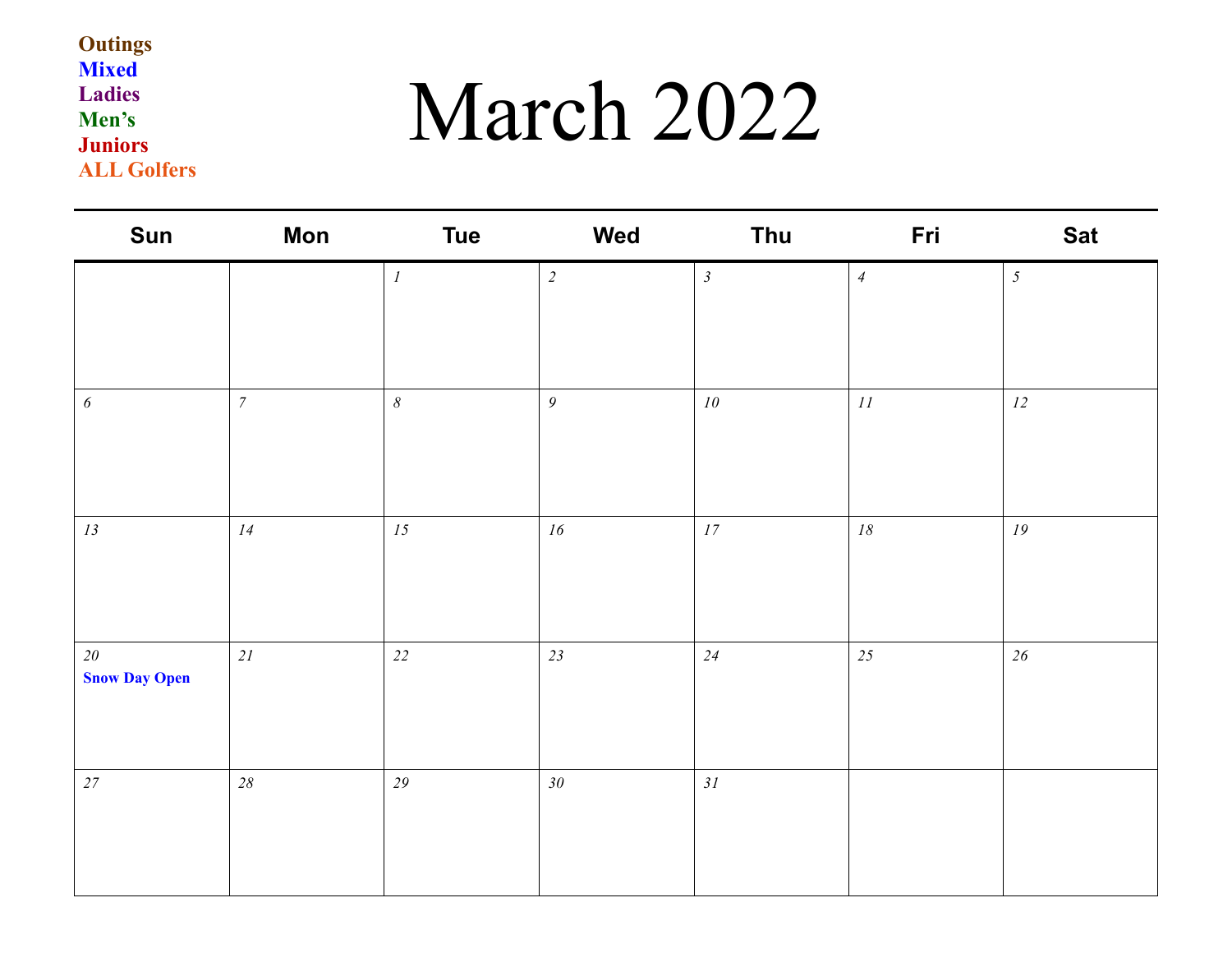# April 2022

| <b>Sun</b>                                                                                              | Mon                                              | <b>Tue</b>                                                                                    | <b>Wed</b>                                                                           | Thu                                                              | Fri                                          | <b>Sat</b>                                  |
|---------------------------------------------------------------------------------------------------------|--------------------------------------------------|-----------------------------------------------------------------------------------------------|--------------------------------------------------------------------------------------|------------------------------------------------------------------|----------------------------------------------|---------------------------------------------|
|                                                                                                         |                                                  |                                                                                               |                                                                                      |                                                                  | $\boldsymbol{l}$                             | $\overline{2}$                              |
| $\mathfrak{Z}$                                                                                          | $\overline{4}$                                   | 5                                                                                             | 6<br><b>Masters Par 3 Event</b><br><b>Blind Golfers</b><br><b>Association Outing</b> | $\overline{7}$                                                   | $\delta$                                     | $\mathfrak g$                               |
| 10<br><b>GAP Matches</b><br>Week 1                                                                      | II                                               | 12                                                                                            | 13                                                                                   | 14                                                               | 15                                           | 16                                          |
| 17 Easter Sunday<br><b>Villanova Golf Team</b><br><b>Practice Rounds</b><br>(Out of Town Teams<br>Only) | 18<br><b>Villanova Golf Team</b><br>Rounds 1 & 2 | 19<br><b>Villanova Golf Team</b><br><b>Round 3</b><br><b>Member Play</b><br><b>Afterwards</b> | 20                                                                                   | 21                                                               | 22                                           | 23                                          |
| 24<br><b>GAP Matches</b><br>Week 2                                                                      | 25                                               | 26<br><b>Home WGAP Match</b><br><b>Medford Villiage</b>                                       | 27                                                                                   | 28<br><b>8AM Member SG</b><br><b>Episcopal Academy</b><br>Outing | 29<br><b>Home WGAP Match</b><br>Commonwealth | 30 <sub>o</sub><br><b>Men's Opening Day</b> |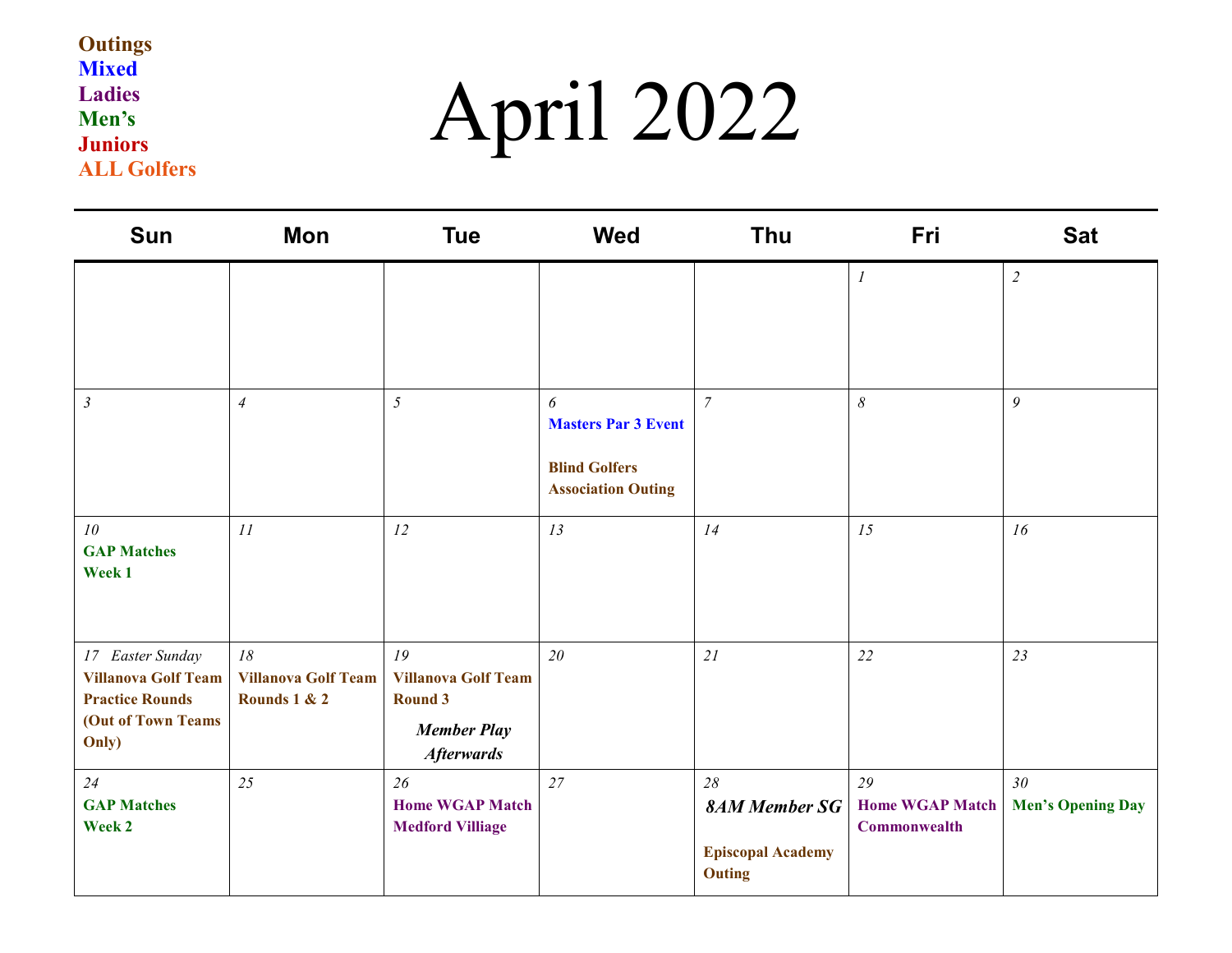# May 2022

| <b>Sun</b>                                                                        | <b>Mon</b>                                                   | <b>Tue</b>                              | <b>Wed</b>     | <b>Thu</b>                                                         | Fri                                                 | <b>Sat</b>                                  |
|-----------------------------------------------------------------------------------|--------------------------------------------------------------|-----------------------------------------|----------------|--------------------------------------------------------------------|-----------------------------------------------------|---------------------------------------------|
| $\boldsymbol{l}$<br><b>GAP Matches</b><br>Week 3                                  | $\overline{c}$<br>Philadelphia<br><b>Assistants Event</b>    | $\mathfrak{Z}$                          | $\overline{4}$ | $\mathfrak{H}$                                                     | $\boldsymbol{\delta}$                               | $\overline{7}$<br><b>Ladies Opening Day</b> |
| 8 Mother's Day                                                                    | $\mathfrak g$<br><b>AADD Outing</b>                          | 10                                      | 11             | 12                                                                 | 13                                                  | 14                                          |
| <b>Sign Up Deadline for</b><br><b>Handicap &amp; Better</b><br><b>Ball Events</b> |                                                              |                                         |                |                                                                    |                                                     | <b>Weekend Skins Game</b>                   |
| 15                                                                                | 16                                                           | 17<br><b>Blind Holes</b>                | 18             | 19<br><b>8AM Member SG</b><br><b>Guidepoint Security</b><br>Outing | 20<br><b>PGA Championship</b><br><b>Mixed Event</b> | 21                                          |
| 22                                                                                | 23<br><b>Villanova Baseball</b><br><b>Outing</b>             | 24                                      | 25             | 26                                                                 | 27                                                  | 28                                          |
| <b>Weekend Skins Game</b>                                                         |                                                              |                                         |                |                                                                    |                                                     |                                             |
| 29                                                                                | 30 Memorial Day<br><b>Memorial Day</b><br><b>Mixed Event</b> | 31<br><b>GOLF SHOP</b><br><b>CLOSED</b> |                |                                                                    |                                                     |                                             |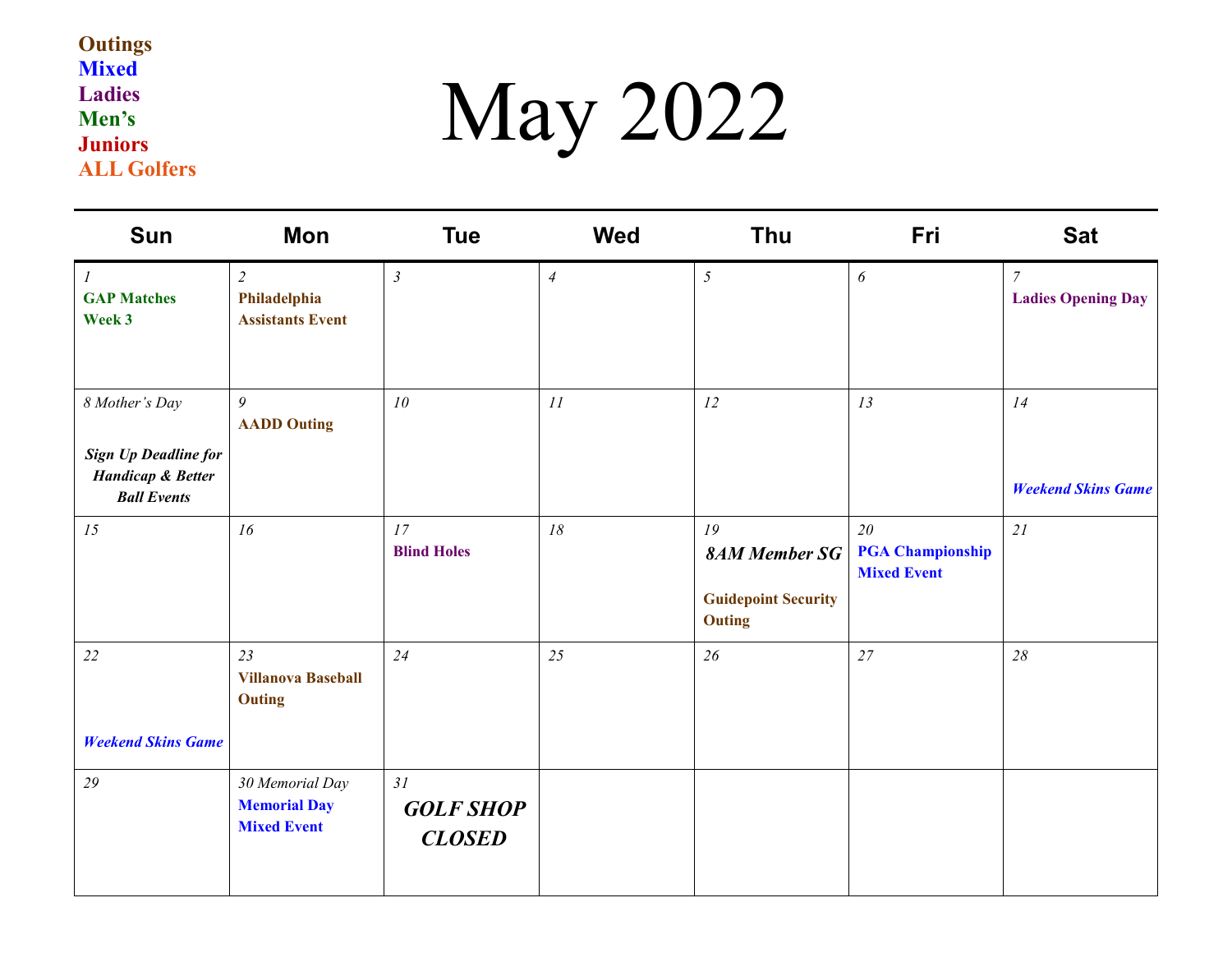### June 2022

| <b>Sun</b>                | Mon                                             | <b>Tue</b>                                                            | <b>Wed</b>                                 | <b>Thu</b>                                            | Fri                                        | <b>Sat</b>                                                             |
|---------------------------|-------------------------------------------------|-----------------------------------------------------------------------|--------------------------------------------|-------------------------------------------------------|--------------------------------------------|------------------------------------------------------------------------|
|                           |                                                 |                                                                       | $\boldsymbol{l}$                           | $\overline{2}$                                        | $\mathfrak{Z}$                             | $\overline{4}$                                                         |
| $\mathfrak{I}$            | 6<br><b>Radnor Soccer Club</b>                  | $\overline{7}$<br><b>League Night</b><br><b>Radnor Cup</b><br>Round 1 | $\boldsymbol{\delta}$<br><b>Game Night</b> | $\mathfrak g$                                         | 10                                         | 11<br><b>Radnor Cup</b><br><b>Round 1</b><br><b>Weekend Skins Game</b> |
| 12                        | 13<br><b>Fore Garrett Hill</b><br><b>Outing</b> | 14<br><b>League Night</b><br><b>Radnor Cup</b><br>Round 2             | 15<br><b>Game Night</b>                    | 16                                                    | 17<br><b>US Open</b><br><b>Mixed Event</b> | 18<br><b>Radnor Cup</b><br>Round 2                                     |
| 19 Father's Day           | 20<br><b>GAP Open Day</b>                       | 21<br><b>League Night</b>                                             | 22<br><b>Game Night</b>                    | 23<br><b>MG Pairings &amp;</b><br><b>Skills Night</b> | 24<br>Men's<br><b>Member-Guest</b>         | 25<br>(MG Rain Date)                                                   |
| 26                        | 27                                              | 28<br><b>Flag Tournament</b>                                          | 29                                         | 30 <sub>o</sub>                                       |                                            |                                                                        |
| <b>Weekend Skins Game</b> |                                                 | (League Rain Date)                                                    |                                            |                                                       |                                            |                                                                        |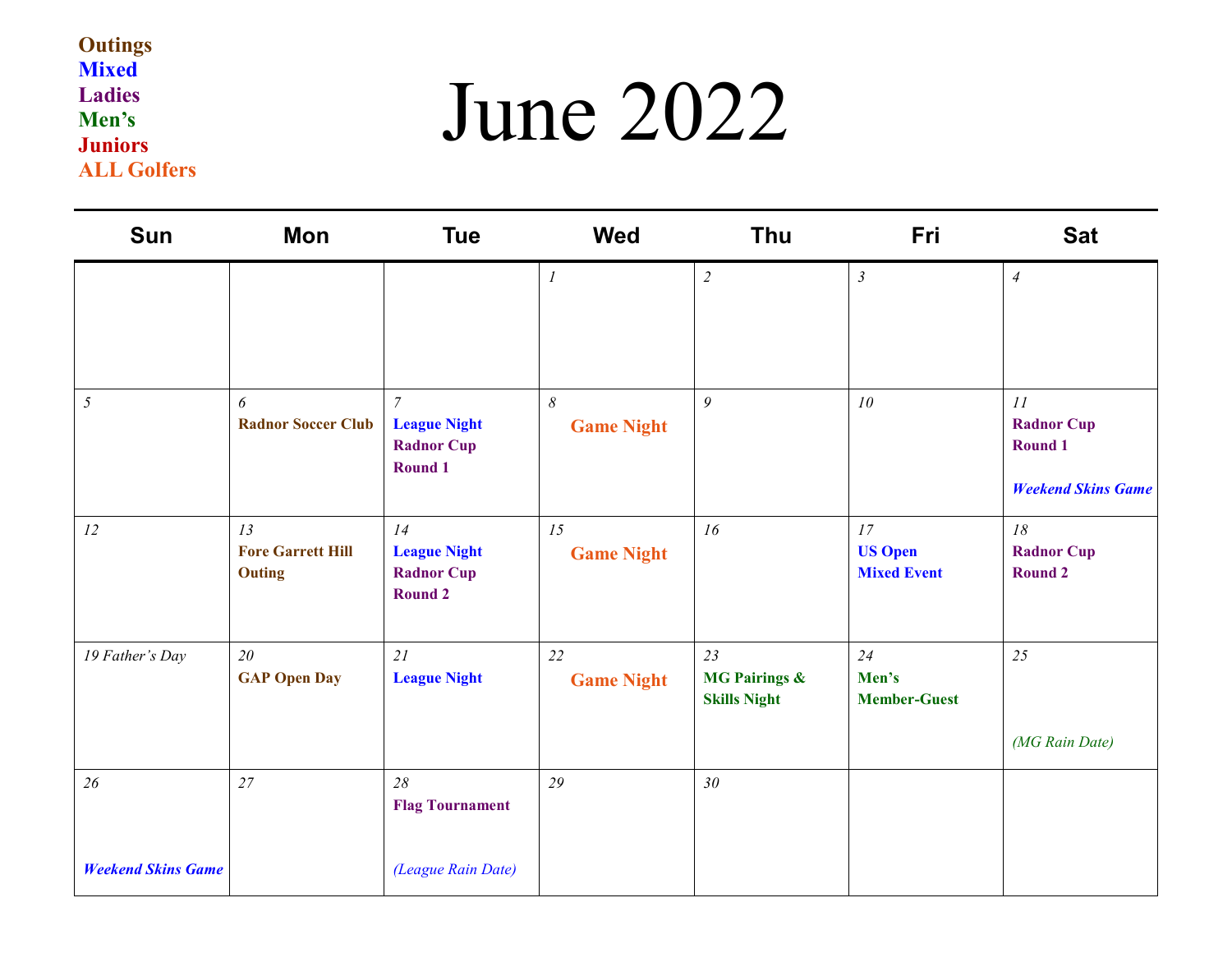# July 2022

| <b>Sun</b>                                                | Mon                                          | <b>Tue</b>                                             | <b>Wed</b>                                                              | <b>Thu</b>                           | Fri                                                   | <b>Sat</b>                                  |
|-----------------------------------------------------------|----------------------------------------------|--------------------------------------------------------|-------------------------------------------------------------------------|--------------------------------------|-------------------------------------------------------|---------------------------------------------|
|                                                           |                                              |                                                        |                                                                         |                                      | $\mathfrak{I}$                                        | $\overline{2}$<br><b>Weekend Skins Game</b> |
| $\mathfrak{Z}$                                            | 4 Fourth of July<br><b>4th of July Mixed</b> | $\mathfrak{H}$<br><b>GOLF SHOP</b><br><b>CLOSED</b>    | 6<br><b>League Night</b>                                                | $\overline{7}$<br><b>Derby Night</b> | $\delta$                                              | 9<br><b>Men's Derby</b>                     |
| 10<br><b>Men's Derby</b>                                  | II                                           | 12<br><b>League Night</b><br><b>Stats Tournament</b>   | 13<br><b>Game Night</b><br>Philadelphia Wool &<br><b>Textile Outing</b> | 14                                   | 15                                                    | 16                                          |
| 17<br><b>Mixed Club</b><br><b>Championship</b>            | 18                                           | 19<br><b>League Night</b><br><b>Biben Sales Outing</b> | 20<br><b>Game Night</b>                                                 | 21                                   | 22<br><b>British Open Theme</b><br><b>Mixed Event</b> | 23<br><b>Senior Club Champ</b>              |
| 24                                                        | 25                                           | 26<br><b>Ladies Shootout</b>                           | 27<br><b>Game Night</b>                                                 | 28                                   | 29                                                    | 30 <sup>°</sup><br><b>Men's Club Champ</b>  |
| <b>Weekend Skins Game</b>                                 |                                              | (League Rain Date)                                     |                                                                         |                                      |                                                       |                                             |
| 31<br><b>Men's Club Champ</b><br><b>Ladies Club Champ</b> |                                              |                                                        |                                                                         |                                      |                                                       |                                             |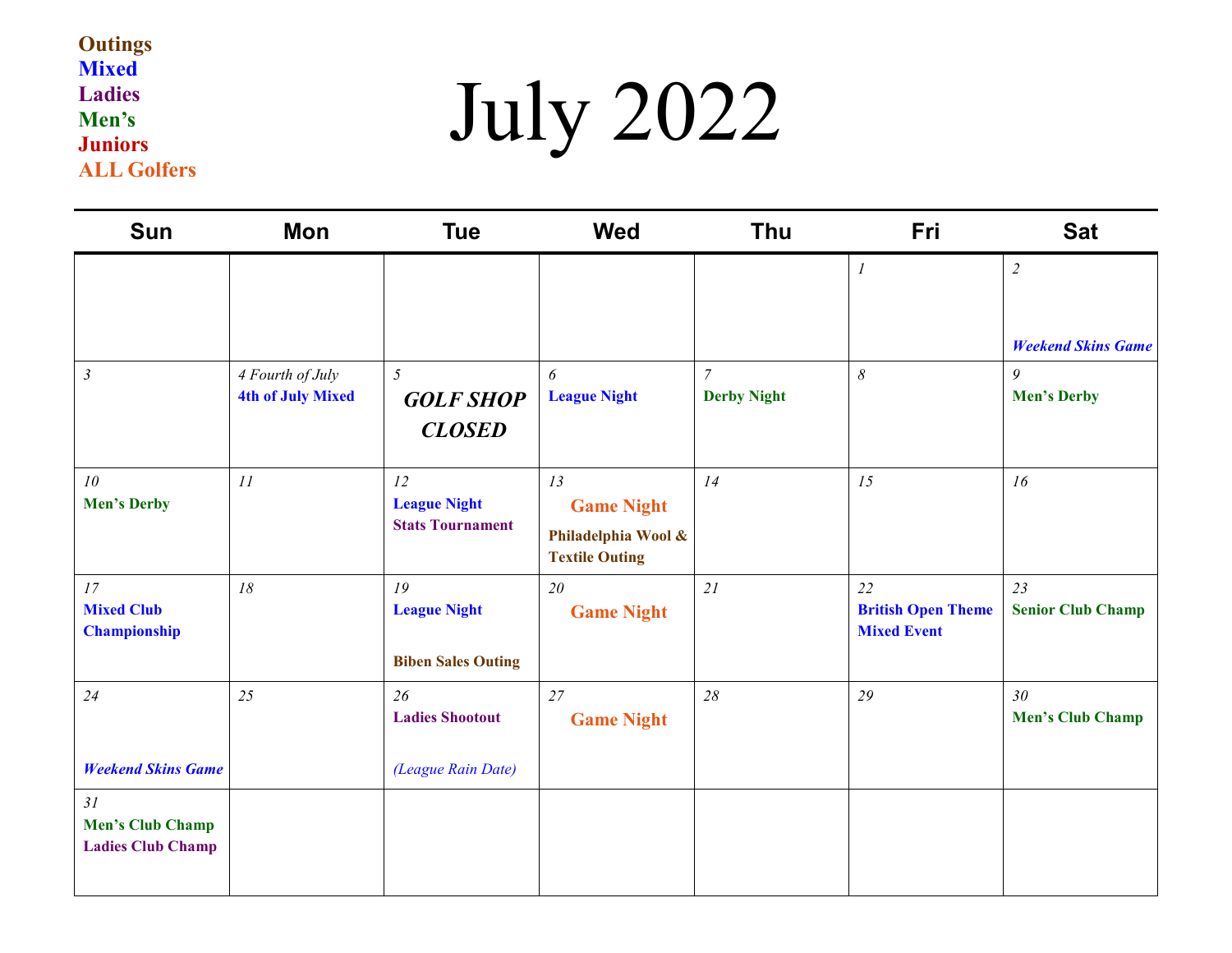## August 2022

| <b>Sun</b>                                                                                        | Mon                                          | <b>Tue</b>                                  | Wed                                         | Thu            | Fri                                                 | <b>Sat</b>                                     |
|---------------------------------------------------------------------------------------------------|----------------------------------------------|---------------------------------------------|---------------------------------------------|----------------|-----------------------------------------------------|------------------------------------------------|
|                                                                                                   | <b>Villanova Basketball</b><br><b>Outing</b> | $\overline{2}$<br><b>League Night</b>       | $\mathfrak{Z}$<br><b>Game Night</b>         | $\overline{4}$ | $\sqrt{2}$                                          | $\boldsymbol{\delta}$                          |
|                                                                                                   |                                              |                                             |                                             |                |                                                     | <b>Weekend Skins Game</b><br>(Club Champ Rain) |
| $\overline{7}$<br><b>Men's Member-</b><br><b>Member</b><br><b>Ladies Member-</b><br><b>Member</b> | $\delta$                                     | 9<br><b>League Night</b>                    | 10<br><b>Game Night</b>                     | 11             | 12                                                  | 13<br><b>Ryder Cup</b>                         |
| 14                                                                                                | 15                                           | 16<br><b>League Night</b>                   | 17<br><b>Game Night</b>                     | 18             | 19<br><b>Summer Pool Golf</b><br><b>Mixed Event</b> | 20                                             |
| (Men/Mem Rain Date)                                                                               |                                              |                                             |                                             |                |                                                     |                                                |
| 21                                                                                                | 22<br><b>Golf Course</b><br><b>Aeration</b>  | 23<br><b>Golf Course</b><br><b>Aeration</b> | 24<br><b>Golf Course</b><br><b>Aeration</b> | 25             | 26                                                  | 27<br><b>Parent-Child Event</b>                |
| $28\,$                                                                                            | 29                                           | 30 <sup>°</sup><br><b>League Finale</b>     | 31                                          |                |                                                     |                                                |
| <b>Weekend Skins Game</b>                                                                         |                                              |                                             |                                             |                |                                                     |                                                |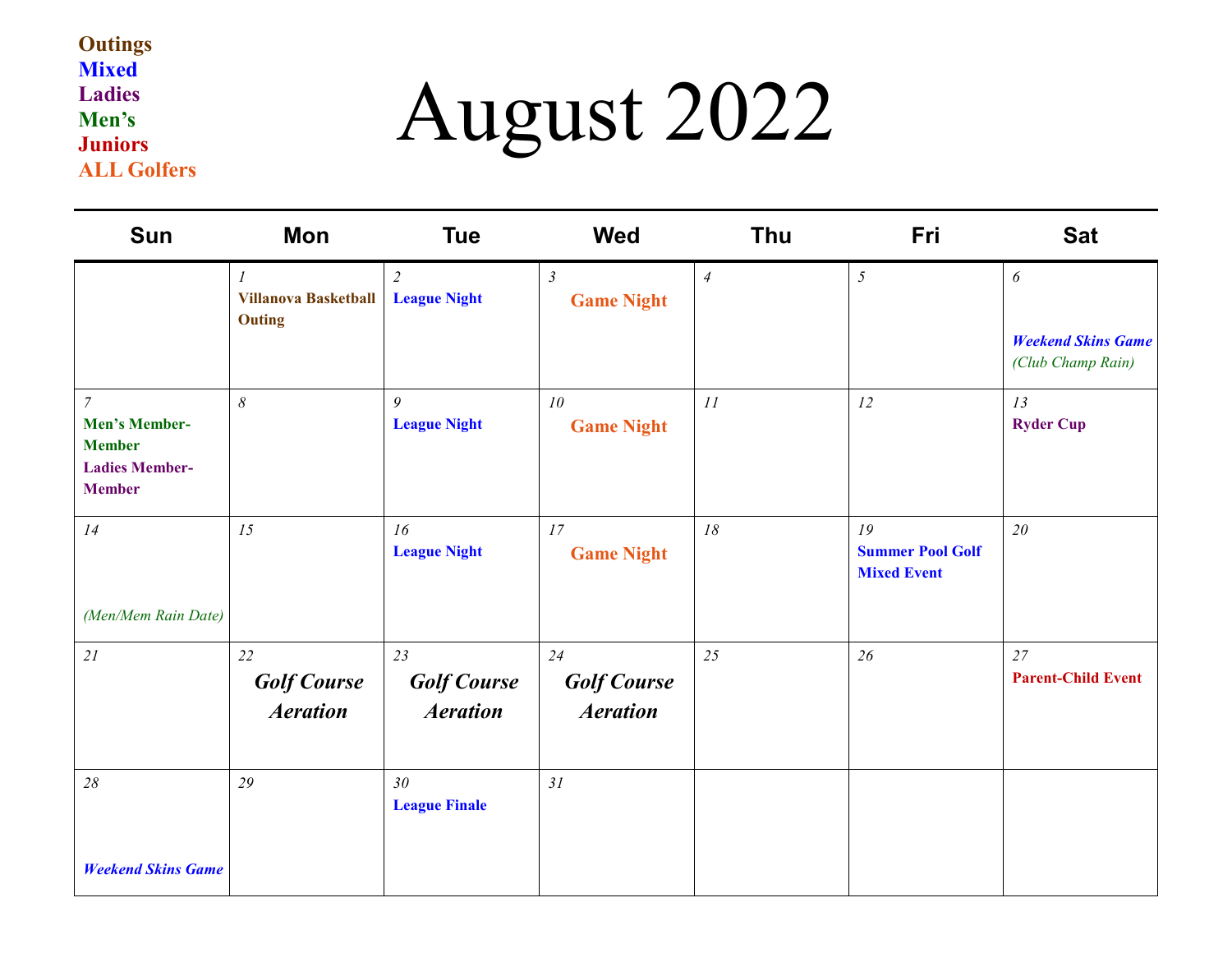## September 2022

| <b>Sun</b>                                                 | Mon                                                      | <b>Tue</b>                                                                                                 | <b>Wed</b>                                 | Thu                                             | Fri                                                           | <b>Sat</b>                                              |
|------------------------------------------------------------|----------------------------------------------------------|------------------------------------------------------------------------------------------------------------|--------------------------------------------|-------------------------------------------------|---------------------------------------------------------------|---------------------------------------------------------|
|                                                            |                                                          |                                                                                                            |                                            | $\boldsymbol{l}$                                | $\sqrt{2}$                                                    | $\mathfrak{Z}$<br><b>Weekend Skins Game</b>             |
| $\overline{4}$                                             | 5 Labor Day<br><b>Labor Day</b><br><b>Family Event</b>   | 6<br><b>GOLF SHOP</b><br><b>CLOSED</b>                                                                     | $\overline{7}$                             | 8<br><b>Fall Football Mixed</b><br><b>Event</b> | 9                                                             | 10                                                      |
| II<br><b>Patriot Golf Day</b><br><b>Event</b>              | 12                                                       | 13                                                                                                         | 14<br><b>Ladies</b><br><b>Member/Guest</b> | 15<br>(Lady MG Rain Day)                        | 16                                                            | 17<br><b>Ladies &amp; Men's</b><br><b>Closing Event</b> |
| $18$<br><b>Weekend Skins Game</b>                          | 19<br><b>ACC Outing</b>                                  | 20                                                                                                         | 21                                         | 22                                              | 23                                                            | 24<br><b>Battle of the Sexes</b>                        |
| 25<br><b>Villanova Golf Team</b><br><b>Practice Rounds</b> | 26<br>Villanova Golf Fall<br><b>Event Rounds 1&amp;2</b> | 27<br><b>Villanova Golf Fall</b><br><b>Event Round 3</b><br><b>Member Play</b><br><b>Beginning at 10am</b> | 28                                         | 29                                              | 30 <sub>2</sub><br><b>Fall One Day</b><br><b>Member Guest</b> |                                                         |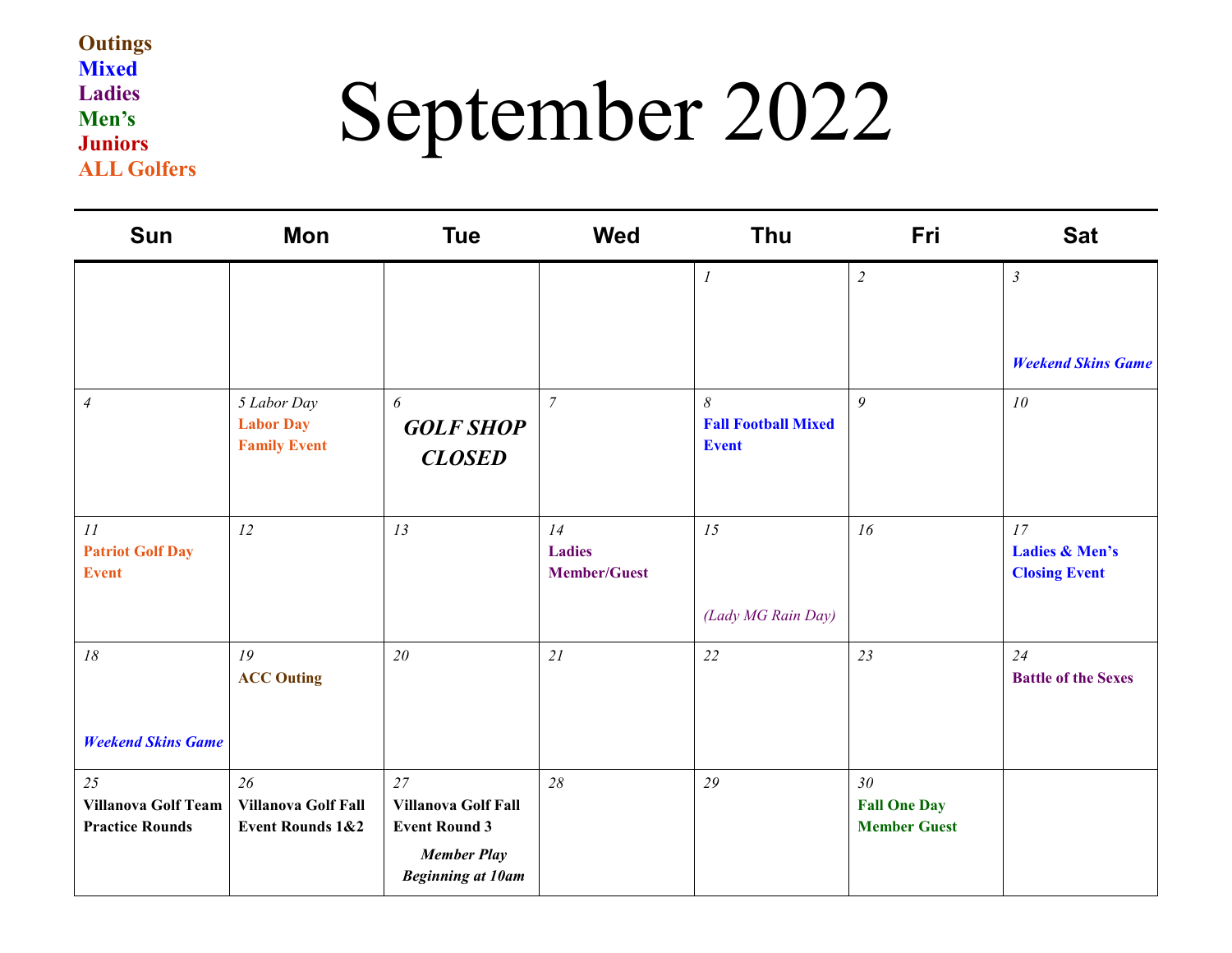### October 2022

| Sun                       | Mon                                                 | <b>Tue</b>     | <b>Wed</b>     | Thu                   | Fri                                                       | <b>Sat</b>                                                                 |
|---------------------------|-----------------------------------------------------|----------------|----------------|-----------------------|-----------------------------------------------------------|----------------------------------------------------------------------------|
|                           |                                                     |                |                |                       |                                                           | $\boldsymbol{l}$                                                           |
| $\overline{c}$            | $\mathfrak{Z}$<br><b>FPA Outing</b>                 | $\overline{4}$ | $\overline{5}$ | $\boldsymbol{\delta}$ | $\boldsymbol{7}$                                          | $\boldsymbol{\delta}$<br><b>Goldstein Cup</b><br><b>Weekend Skins Game</b> |
| $\mathfrak{g}$            | 10 <sup>°</sup><br><b>BHCU Outing</b>               | $\cal{H}$      | 12             | 13                    | 14                                                        | 15<br><b>Glory's Last Shot</b>                                             |
| 16                        | 17<br><b>Flight of the Phoenix</b><br><b>Outing</b> | $18$           | 19             | $20\,$                | 21                                                        | 22                                                                         |
| 23                        | 24                                                  | 25             | 26             | 27                    | 28<br><b>Halloween Mixed</b><br><b>Event (night golf)</b> | 29<br><b>Halloween Kids</b><br><b>Event</b>                                |
| <b>Weekend Skins Game</b> |                                                     |                |                |                       |                                                           |                                                                            |
| $30\,$                    | 31                                                  |                |                |                       |                                                           |                                                                            |